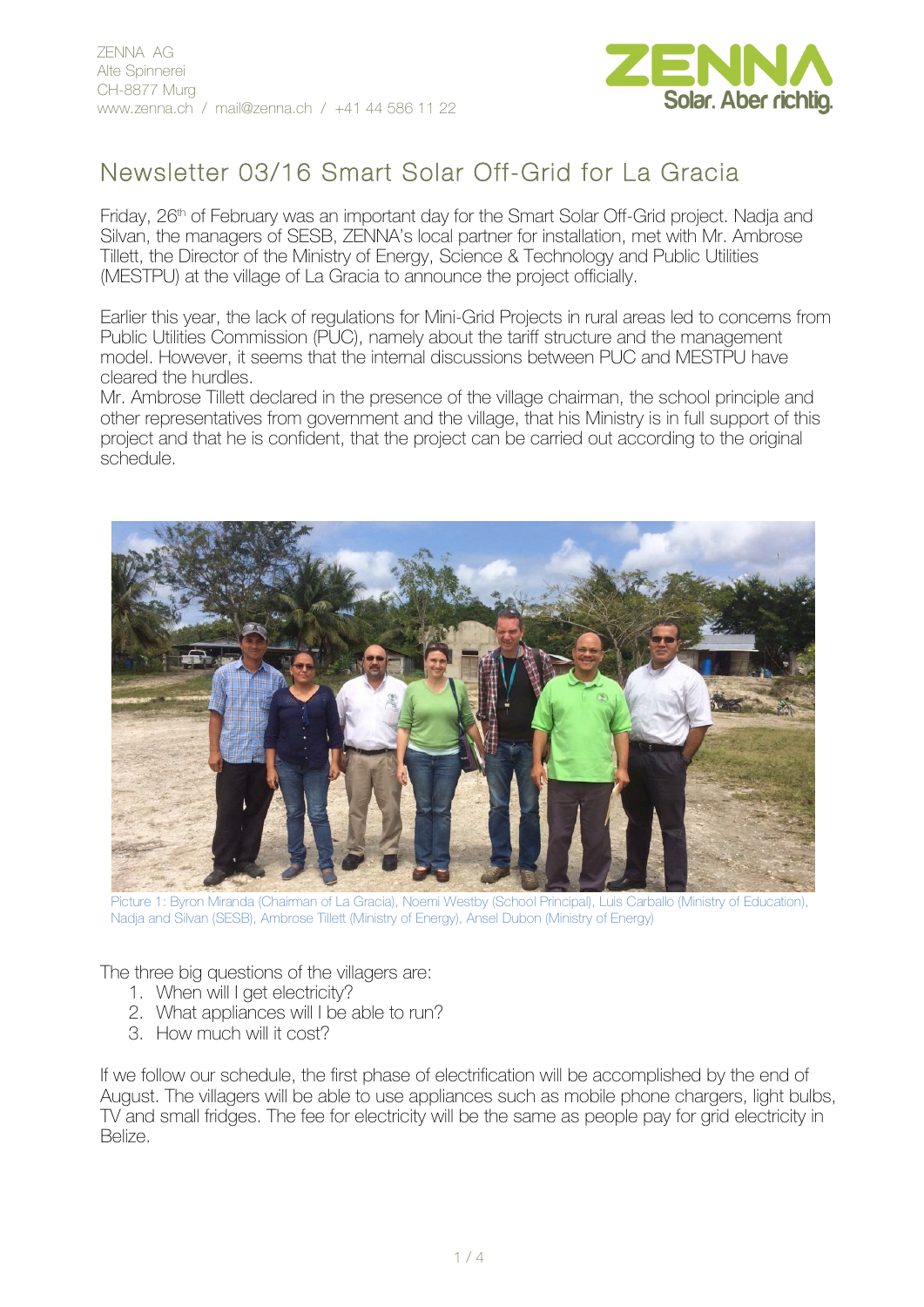

Silvan from SESB will provide the school principal with a list of appliances that can be used with the new power grid and others that won't work, because they need too much power. Via a simple educational tool, this knowledge will be transferred to the kids in a dedicated lesson about energy awareness. The goal is, to integrate the kids from the very beginning and have them share their newly learned lessons with the entire family.

The villagers also hope for work during the installation of the Smart Solar Off-Grid. SESB will try to involve villagers for simple duties like digging and constructing the concrete foundations for the container. As the work on the solar system itself requires professional skills, the SESB workers will carry out this part.



Picture 2 Mr Tillett (Ministry of Energy), Mr Carballo (Ministry of Education), Mr Miranda (Chairman of La Gracia) discussing in the school building

We also made a big step forward regarding the system design. As presented in these visualization pictures, the solar panels will build the rooftop of a 40 feet shipping container. The inverters, the batteries and the battery inverters will be mounted inside the container. It will also accommodate a small office used by the chairman of the electricity board to hand out and recharge the RFI prepaid-cards. The gas tank and the LP-gas generator will be set outside the container, while a fence is protecting the whole installation.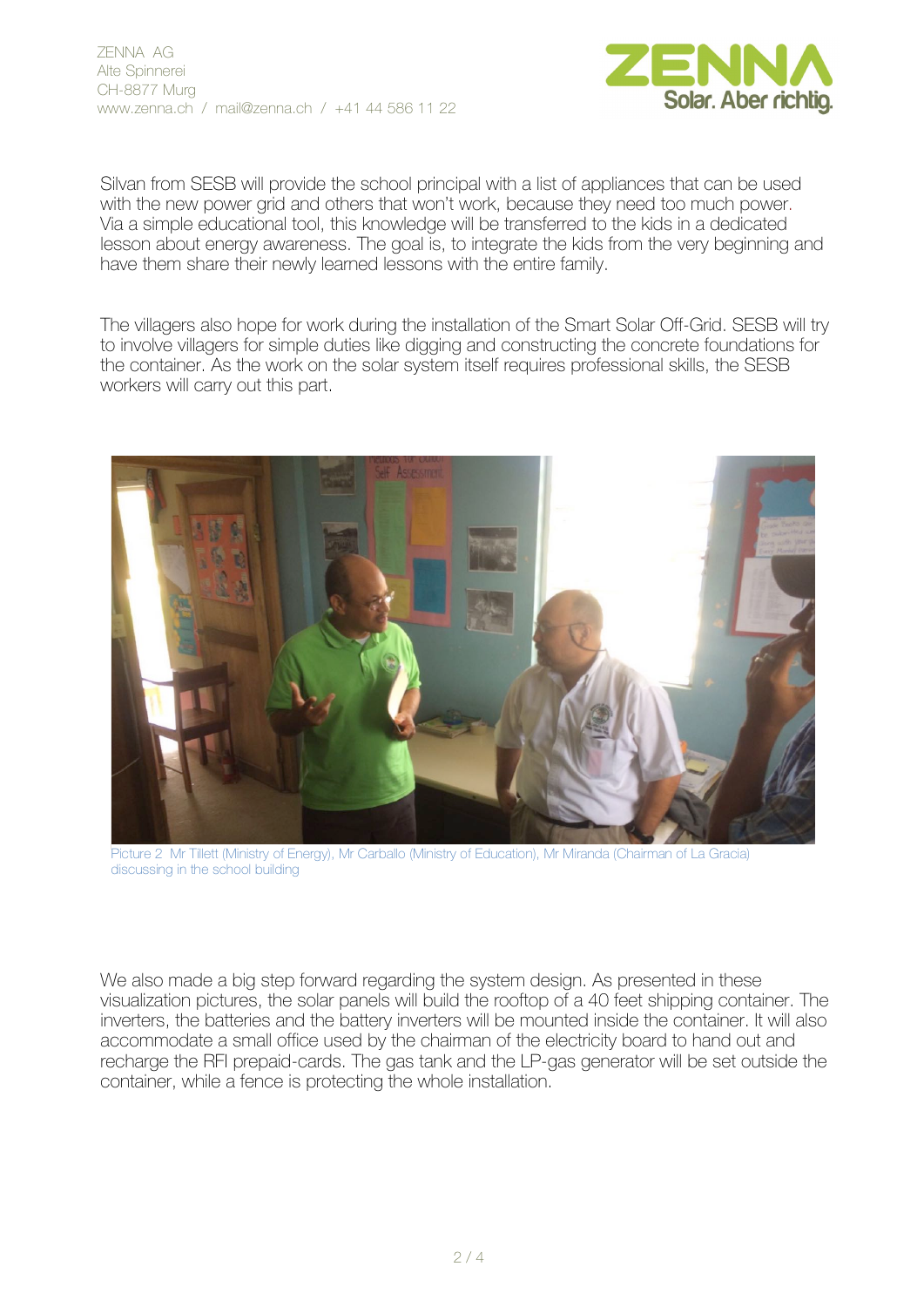



Picture 3: 40 feet ship container with solar rooftop



Picture 4: Gas-tank and LP-gas generator outside the container